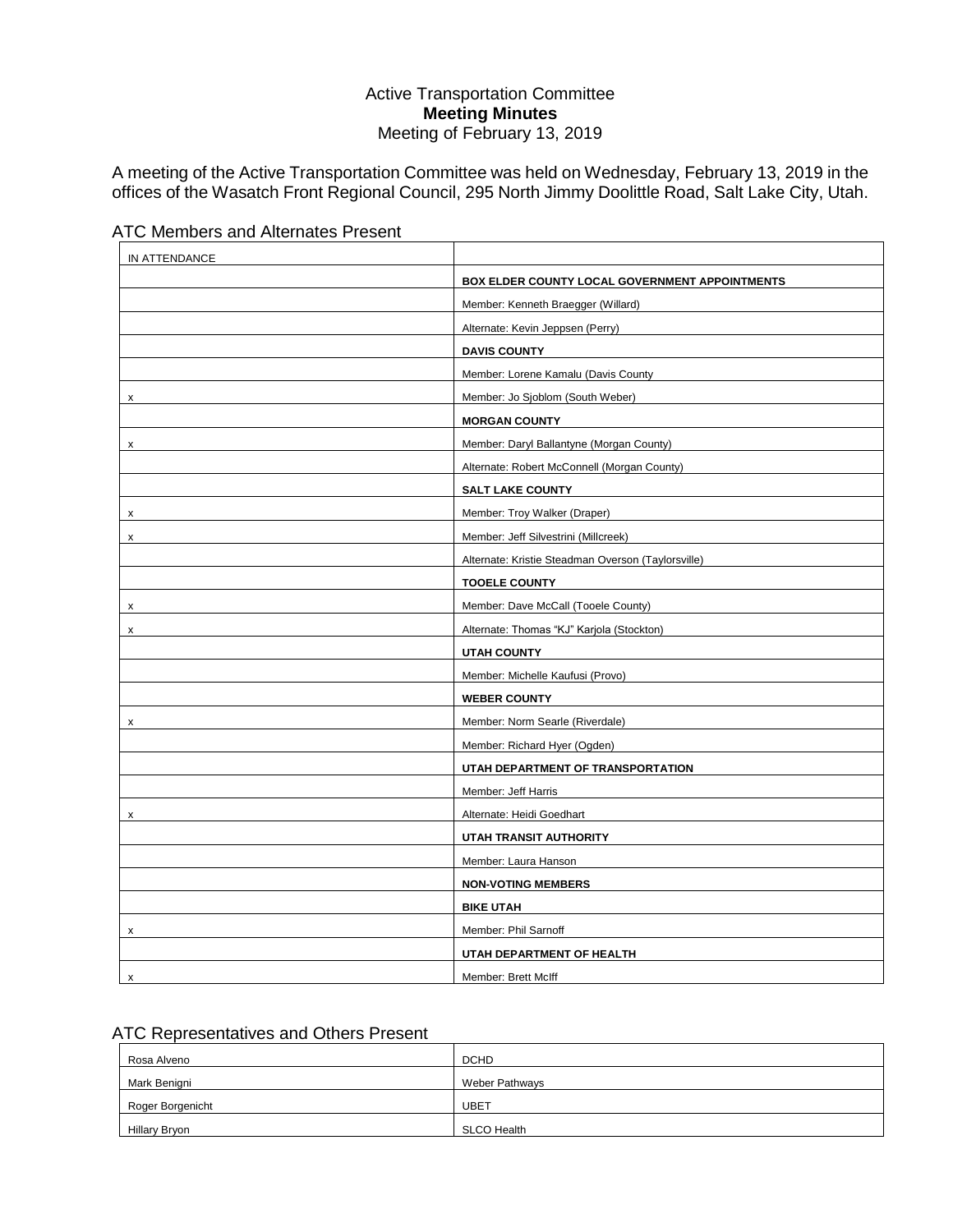| <b>Barry Burton</b> | Davis County                    |
|---------------------|---------------------------------|
| Steve Call          | <b>FHWA</b>                     |
| Adan Camillo        | Salt Lake County                |
| Ginger Cannon       | U of U                          |
| Kim Clausing        | <b>Tooele Health Department</b> |
| Mack Drzayich       | Alta Planning                   |
| Dave Foster         | Alta Planning + Design          |
| Katie Gerard        | <b>WFRC</b>                     |
| Ned Hacker          | <b>WFRC</b>                     |
| <b>Tim Harpst</b>   | <b>Horrocks Engineers</b>       |
| Kathryn Hiolski     | SLCO Health Department          |
| Sarah Hodson        | Get Healthy Utah                |
| Dave Iltis          | <b>Cycling Utah</b>             |
| Jory Johner         | <b>WFRC</b>                     |
| Shauna Mecham       | MAG                             |
| Camille Merkley     | <b>DCHD</b>                     |
| <b>Chad Mullins</b> |                                 |
| <b>Travis Olsen</b> | Weber-Morgan Health Department  |
| Jeff Oyler          | Davis County                    |
| <b>Helen Peters</b> | Salt Lake County                |
| Jim Price           | MAG                             |
| Becca Roolf         | Salt Lake City                  |
| Tara Ross           | Get Healthy Utah                |
| Alex Roy            | <b>WFRC</b>                     |
| <b>Matt Seipold</b> | <b>UDOT Planning</b>            |
| <b>Tim Sullivan</b> | Township + Range                |
| Joe Taylor          | <b>UTA</b>                      |
| Hugh Van Wagenen    | <b>WFRC</b>                     |
| Chris Wiltsie       | <b>Bike Utah</b>                |

### **Welcome and Introductions [Recording 00:00]**

Mayor Jo Sjoblom, ATC Chair, called the meeting to order at 9:45 a.m. Mayor Sjoblom welcomed committee members and guests and introductions were made.

## **Approval of Meeting Minutes/Summary [Recording 06:05]**

Mayor Sjoblom entertained a motion to approve the minutes of the Active Transportation Committee meeting held on October 10, 2018. Mayor Jeff Silvestrini, Millcreek City motioned to approve these minutes, and it was seconded by Councilmember Daryl Ballantyne, Morgan County. The minutes were unanimously approved.

## **Public Comment [Recording 06:32]**

Dave Iltis, Cycling Utah, commented on UDOT projects that he feels are detrimental to bicycling. He briefly discussed the Legacy Highway, the 5600 West project, the Inland Port road riding on the frontage road, the I-80 to Tooele project, Kaysville/Highway 89 project and the Life on State project.

## **Chair Report [Recording 10:01]**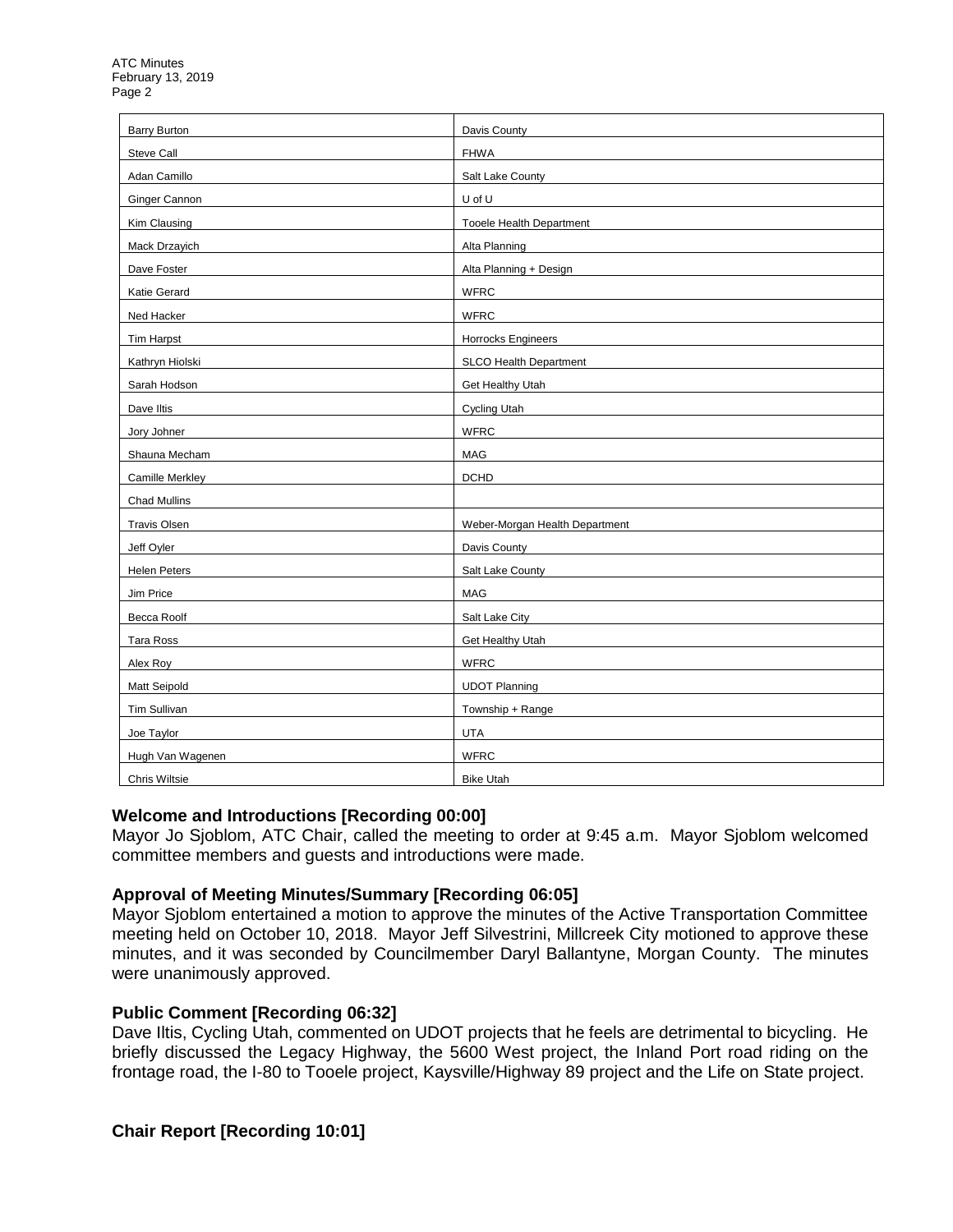ATC Minutes February 13, 2019 Page 3

Mayor Sjoblom reminded the committee that there will be five meetings held this year. These meetings follow other committee schedules such as Regional Growth, Council, etc. These meetings also align with Bike Month, and Mobile Active Transportation Tours (MATT).

## **Active Transportation Committee Overview** *(Goal 4: Educate)* **[Recording 10:57]**

Jory Johner, WFRC, showed a quick video showing a high-level overview about what active transportation is. Mr. Johner reminded the committee of the WFRC committee structure. He reminded the committee members that the Active Transportation Committee is an advisory committee to the Regional Growth Committee (RGC) which focuses on long-range transportation planning issues, and also to the Transportation Coordinating Committee (TransCom) which programs the federal funding that comes through WFRC's short range planning. The five ATC meetings that will be held this year will provide guidance to those two committees. For example, as Ben Wuthrich, WFRC, reviews Transportation Improvement Program (TIP) projects, he will bring them to the ATC committee in April for review, and this committee will provide feedback and guidance to TransCom before they take those projects to the Regional Council for final approval.

Mr. Johner briefly explained the structure of the ATC committee.

There was a discussion held among the committee.

# **ACTION: Approve 2019 ATC Goals [Recording 22:45]**

Mayor Sjoblom discussed the following 2019 Draft Active Transportation Goals:

- 1. Regional Plan: update shared Regional Bicycle Routes Plan/Map
- 2. Local Plans: cities and counties adopt Local Active Transportation Plans (that align with Regional Priority Plan/Map)
- 3. Educate: increase support for AT through
	- shared awareness of and advocacy for funding opportunities, and
	- partnering across agencies
- 4. Educate: increase support for AT through
	- effective engagement and outreach with a special focus on health-related benefits of AT both for individuals and society
- 5. Coordinate: collaborate on technical issues of
	- shared mobility device regulation, and
	- data collection, e.g. bicycle/pedestrian counts

There was a brief discussion held regarding the goals among the committee.

Mayor Sjoblom entertained a motion to approve the 2019 ATC Goals. Mayor Troy Walker, Draper City, motioned to approve these goals and it was seconded by Mayor Norm Searle, Riverdale City. The goals were unanimously approved.

## **Regional Transportation Plan update** *(Goal 1: Regional Plan)* **[Recording 32:04]**

Hugh Van Wagenen, WFRC, explained that we are at end of adopting the Regional Transportation Plan (RTP) and will have the draft RTP out for public comment by the end of the week, which will be the final public comment period. Mr. Van Wagenen showed the committee a map of the Wasatch Front Region explaining that the light pink color of the map is considered the existing network. The details of the map include:

- The red lines on the RTP are considered Phase 1 (2019 2030)
- The blue lines on the RTP are considered Phase 2 (2031 2040)
- The green lines on the RTP are considered Phase 3 (2041 2050)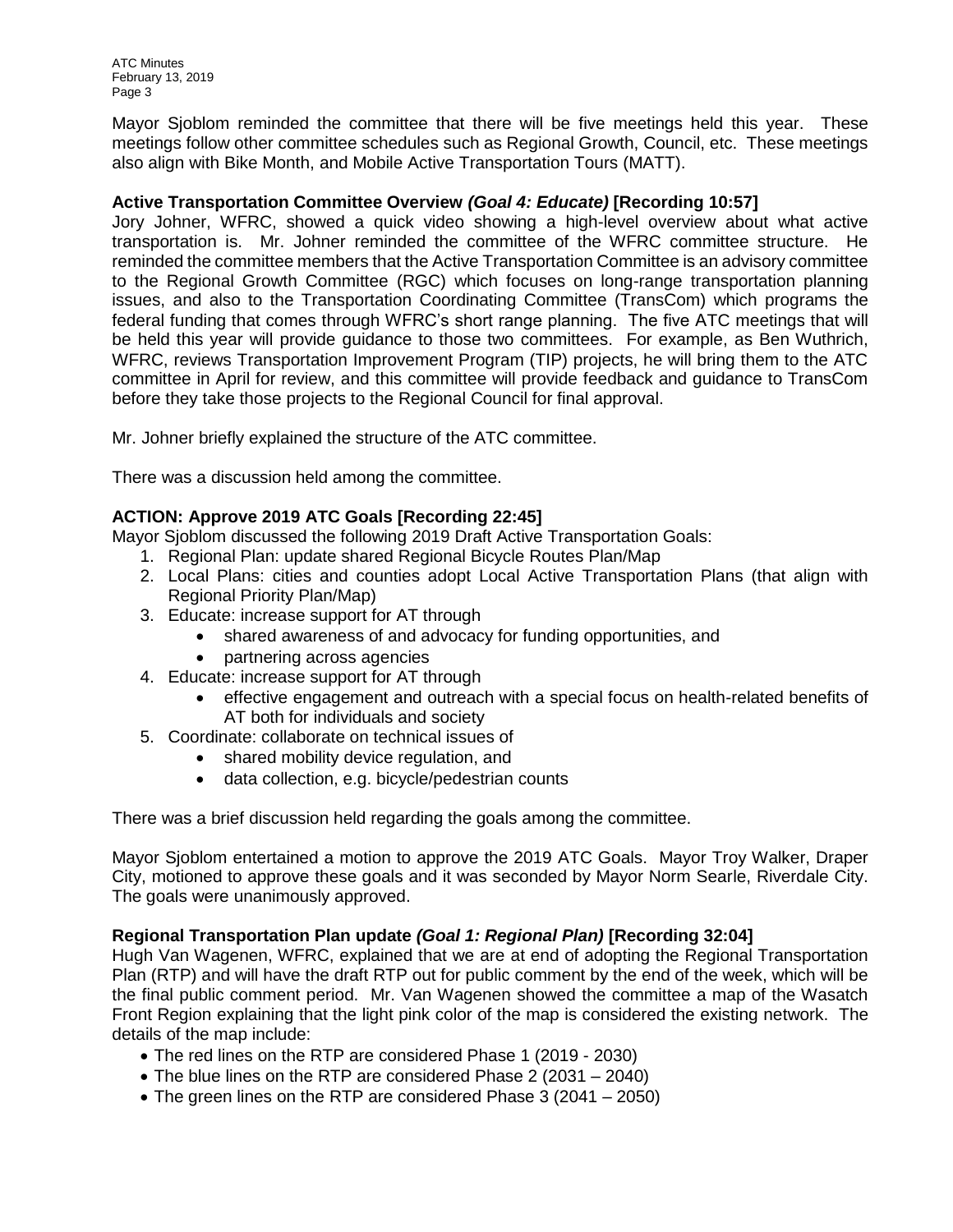ATC Minutes February 13, 2019 Page 4

Mr. Van Wagenen explained that in total, there is roughly \$600M in need over the next three phases. He stated that even though that is a lot of money, when compared to other needs for other modes of transportation, this is a drop in the bucket when things are all said and done.

Mr. Van Wagenen introduced language requested by UDOT to be included in the Plan regarding construction of AT facilities and that the identified facility may not be able to be constructed with the next roadway project scheduled. There was a discussion held among the committee about the language. UDOT and WFRC staff took feedback and stated new language would be drafted based on comments received.

## **Committee Highlight: Tooele Valley Shared Use Pathway** *(Goal 2: Local Plans)* **[Recording 53:02]**

Kim Clausing, Tooele County Health Department, and Tim Sullivan, Township + Range Community Planning, presented on the Tooele County Active Transportation Implementation Plan. This plan outlines:

- •Plan Foundations
	- o Active Transportation Goals
	- o Community outreach
	- o Existing performance assessment
- •Vision and Guidance
	- o Vision network
	- o Facility guidelines
- •Action Plan
	- o Plan phases
	- o Implementation roles

The Active Transportation Goals of this plan include:

- Integrate active transportation into new and improved major transportation facilities.
- Build active transportation trunk routes through the valley.
- Connect Tooele Valley active travelers to key destinations.
- Ensure that new developments have connected active transportation infrastructure.
- Enable pedestrians and cyclists to thrive while remaining safe.
- Increase community visibility, awareness, and support of active transportation.

Mr. Sullivan showed a PowerPoint presentation on the Vision and Guidance, and explained what gets build in what location.

The Action Plan includes:

- Phase 1: 1-3 years
- Phase 2: 4-10 years
- Phase 3: 11-20 years

The Plan adoption also included changes to the Tooele County code.

- Active transportation requirements for new developments
- Street connectivity requirements for new developments

There was a brief discussion held among the committee.

# **Legislative update** *(Goal 3: Build, Goal 5: Coordinate)* **[Recording 1:12:37]**

Mr. Van Wagenen commented that we are currently in the middle of the legislative session and that many bills are active transportation related. The bills discussed during the ATC meeting include: